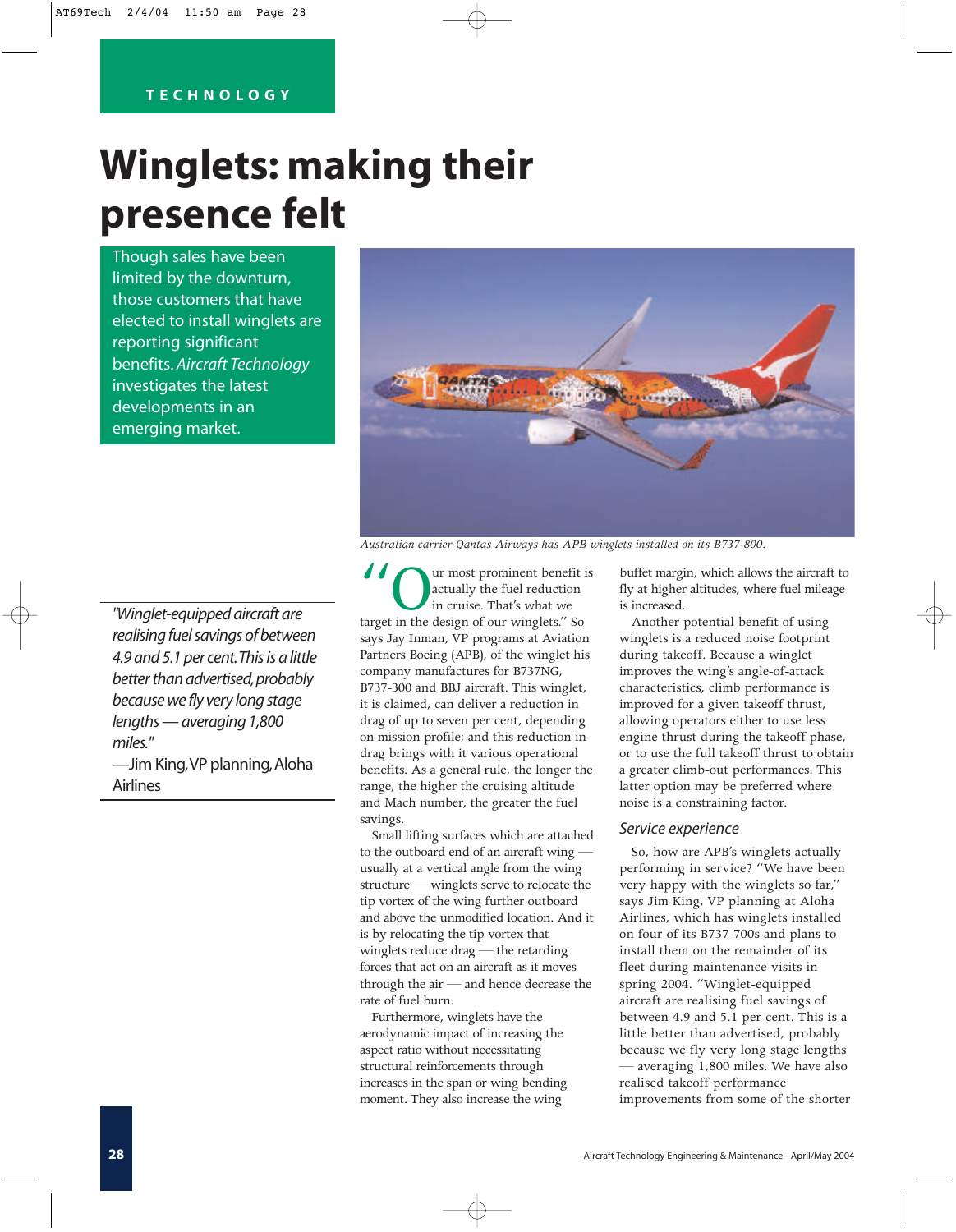

*ATA Airlines is among the airlines operating B737-800s equipped with APB winglets.*

airports we use. Installation went smoothly, during a regular C check downtime, and took about 1,300 manhours per aircraft. The pilots have had no trouble adapting to them — they can switch back and forth between winglet and non-winglet aircraft with no difficulty."

Also registering a favourable reaction is Brazilian carrier Varig, which has winglets installed on both its B737-800 aircraft. "We've had a better performance with winglets, especially to improve our payload and put more weight on the aircraft," says Norberto Raniero, general manager of operations and engineering at Varig. "And as we have better fuel consumption, we can increase our range of operation."

Australian carrier Qantas Airways has winglets installed on its B737-800 aircraft. "Due to Australia's remoteness, payload-range capability has always been a consideration with any aircraft evaluation — domestic or international," says David Cox, Qantas' executive general manager, engineering, technical operations and maintenance services (ETOMS). "Our evaluation of the B737-800 initially considered an east-coast network and the use of blended winglets was found to be beneficial both to range and fuel burn. Our network now includes cross-country flights — that is, east coast to west coast — where this benefit is further increased. During our evaluation, we also considered reduced costs and derate benefits. "

He continues: "According to Boeing data there is a saving of between approximately one per cent for a 250nm sector and up to four per cent for a 2,000nm sector. Our current network would see approximately three per cent block fuel saving by using blended winglets. Fuel burn for our aircraft has been essentially as predicted. Additionally, the improved climb-out capability offered by the winglets gives improved takeoff performance on obstacle-limited runways. On airports with close-in obstacles we are seeing takeoff weight improvements up to 3,100kg over non-winglet aircraft, which translates into improved commercial load on range-limited sectors. We also see a

decrease in costs due to noise charges and savings made by derate benefits."

As a consequence of its positive past experience with winglets, Qantas has launched a study to evaluate the benefits of installing winglets on its B767-300ER aircraft, on which Aviation Partners Boeing claims a saving of up to five to six per cent in fuel burn for long-range missions. However, as yet, no operator has yet installed winglets on the B767-300.

The Australian market is something of a stronghold for APB, with Virgin Blue also among its major customers. "Prior to going to winglets, we ran a study which looked at potential fuel savings for a single aircraft on a Melbourne-Perth-Melbourne double rotation," says Stephen Knudsen, Virgin Blue's flight ops technical manager. "Compared to a non-winglet -800, the winglet aircraft saved around 1.4 to 1.6 tonnes of fuel per day, which gave us the justification to move forward with the programme. An additional plus was the increased second-segment climb performance, which translated into either additional payload under WAT-limited conditions  $[WAT = weight, altitude,$ temperature] or reduced engine wear." And in practice, have the expected improvements in fuel burn and takeoff performance been realised? "Yes."

### *Future prospects at APB*

So, favourable feedback has been forthcoming. Indeed, Dick Friel — APB's SVP marketing — claims that, "were it not for the economic downturn and some of the fallouts from 9/11, the domestic airlines would have seized upon this. Our success has really been, to a large extent, in Canada and Mexico and elsewhere, with offshore airlines. Those would include Air Berlin, Hapag-Lloyd, Aloha, Aeromexico, etc. We really feel the downturn is the only thing holding us back at the moment."

It is anticipated that, as far as domestic sales are concerned, the recruitment of Southwest Airlines as a customer could be a watershed for APB. In June 2003, the Dallas, TXbased carrier announced its intention to affix blended winglets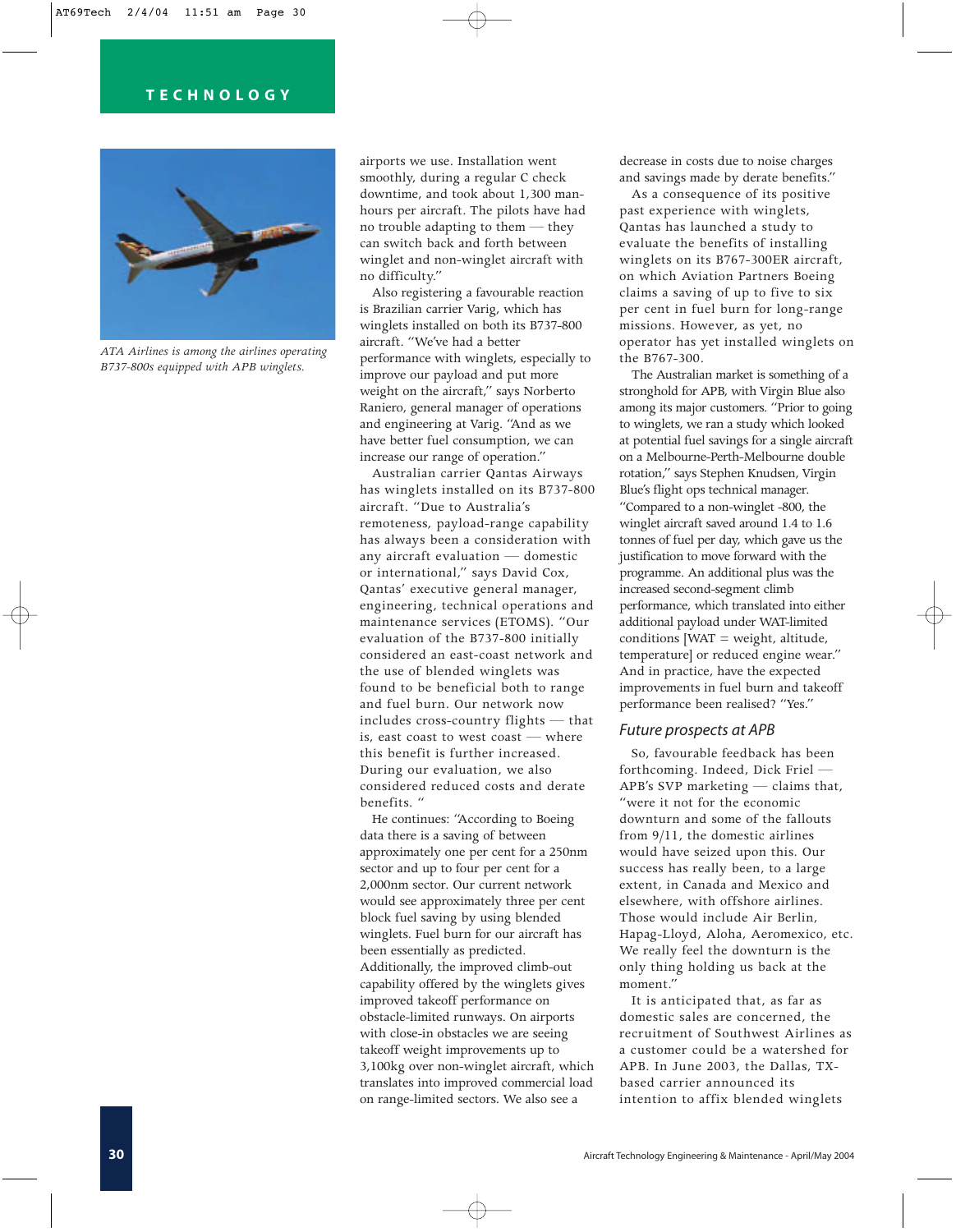to its entire B737-700 fleet, creating a great deal of new business for APB, with 169 installations of winglets to be carried out over a period of two years. Southwest also has options to acquire an additional 373 winglets through 2012. "The fact that Southwest Airlines which is literally the most successful airline in the world today, in the sense that it's never failed to make a profit — has selected our winglets gives us a stamp of approval," says Friel. "They're the toughest of all airlines to win over — they won't adopt something unless it really works." On the subject of Southwest Airlines' in-service experience with the winglets, McCallum offers this: "In casual conversations, Southwest Airlines' initial indications are a four to five per cent block fuel saving."

Plans exist to expand the range of aircraft types for which APB provides winglet systems to include the B757- 200, B767-300 and B777. "You can easily make a blanket statement that there's not a Boeing aircraft flying that couldn't benefit measurably from the adoption of APB's winglets," asserts Friel. "With our new programmes, it's just a case of securing a launch customer — an airline which will: a) lend us an aircraft for flight tests; and b) act as launch customer which will give us an order for x winglets if in fact we get the numbers we are proposing. So, we're actively and aggressively pursuing launch customers for the B757, B767 and B777."

Meanwhile, the growth of the corporate aviation sector is likely to benefit APB's founding company Aviation Partners Inc. (API), which already offers certified blended winglets for Gulfstream II aircraft and is in the process of gaining certification on the Hawker 800.



*Qantas' evaluation of the B737-800 initially considered an east-coast network and the use of blended winglets was found to be beneficial both to range and fuel burn.*

# *Optimize Your B737!*

# **Quiet Wing Corporation has now launched its Noise Reduction and Performance Improvement Program** Performance Improvement

#### Noise Reduction

- ✓ **Compliance with Stage 3 Noise Regulations**
- ✓ **Latest European Noise Requirements**
- ✓ **Preparation for Future Stage 4 Levels**
- ✓ **Compatibility with other Hush-Kits**
- ✓ **Fuel Savings and Extended Range**
- ✓ **Substantial Payload Increase**
- **Improved Hot Climate Capability**
- ✓ **Improved High Altitude Capability**
- ✓ **Improved Short Field Takeoff and Landing**

*Proven Economic Payback Proven Economic Payback New Improved look of Winglets for your Boeing 737 New Improved look of Winglets for your Boeing 737*

**The B737 system design and economics are similar to the popular and successful Quiet Wing System for the B727, which was chosen and utilized by the FAA for its own aircraft**



**Join our launch customers Aviacsa Airlines (Mexico) and Safair (PTY) Ltd. (South Africa). Call us now for an analysis of the economic benefits.**

 $Tel: 425 - 451 - 8565$  Fax:  $425 - 45$  $T_{\rm eff}$  ,  $T_{\rm eff}$  ,  $T_{\rm eff}$  ,  $T_{\rm eff}$  ,  $T_{\rm eff}$  ,  $T_{\rm eff}$  ,  $T_{\rm eff}$  ,  $T_{\rm eff}$  ,  $T_{\rm eff}$  ,  $T_{\rm eff}$  ,  $T_{\rm eff}$  ,  $T_{\rm eff}$  ,  $T_{\rm eff}$  ,  $T_{\rm eff}$  ,  $T_{\rm eff}$  ,  $T_{\rm eff}$  ,  $T_{\rm eff}$  ,  $T_{\rm eff}$  ,  $T_{\rm eff}$  ,  $T_{\rm eff}$  ,